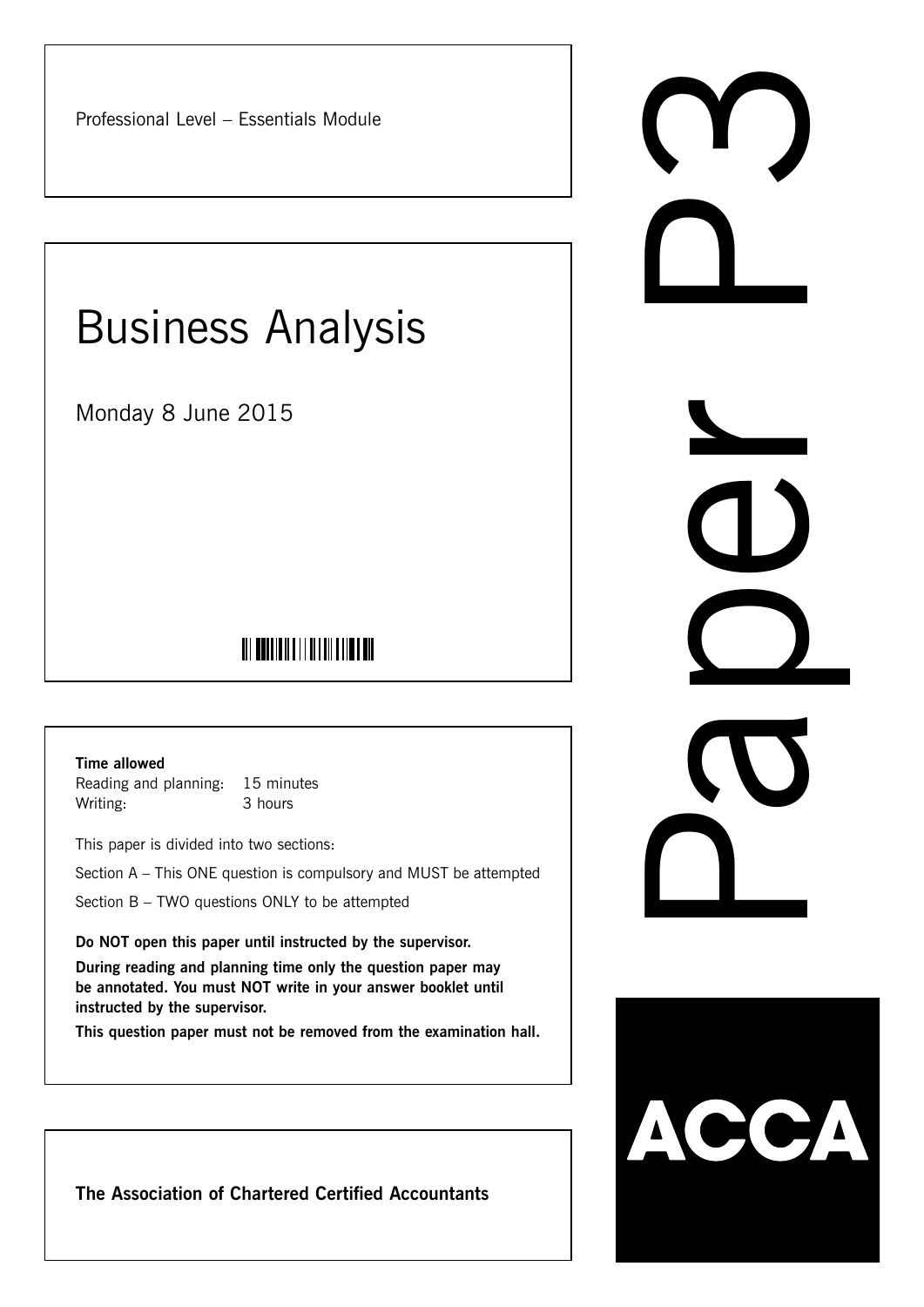# **Section A – This ONE question is compulsory and MUST be attempted**

# **1** Introduction

2Tel is one of the largest mobile network operators in the world. It has grown mainly through significant acquisitions and it has extensive experience in buying companies and integrating them into the group. 2Tel continually invests substantial funds in research into network technologies. Like all global mobile network operators, it is constantly looking for technical opportunities for making its networks quicker, more reliable and, if possible, cheaper to install and maintain.

A business opportunity has arisen in The Federated States (TFS) where network operator licences are about to be renewed. 2Tel is currently evaluating this opportunity and is considering either bidding directly for a licence (as 2Tel) or acquiring a current licensee and bidding through this company. 2Tel is interested in entering the highly regulated mobile network market in TFS, even though most of its acquisitions to date have been in countries where there is little or no government regulation of the mobile network operators.

# The Federated States (TFS)

The Federated States is a densely populated country with a population of 70 million people. The country has experienced five years of economic decline, characterised by high unemployment, falling incomes, and rising personal and government debt. Crime rates are also increasing. A year ago, a new government was elected with a mandate to tackle the economic problems of the country. Its priority has been to reduce the national debt and to help achieve this aim, it has introduced higher taxes and cut welfare benefits. The removal of these welfare benefits provoked civil disturbance and rioting, where shops were looted and burnt and mass demonstrations, usually ending in violence, were held in the streets of major cities.

TFS is an increasingly socially fragmented country with vocal minority groups representing a wide range of pressure groups and communities. It has a comprehensive and complex legal system, presided over by senior judges who were largely appointed by the previous government. The current government has suggested that many recent judgements made by these judges are politically-motivated and are designed to hold back the government's reforms. The employment laws of TFS make it relatively expensive to employ people (there are minimum wages laws) and also difficult to dismiss them (employment protection laws). Legal proceedings are often time-consuming and expensive.

A report into the riots and demonstrations highlighted the role mobile phones and social networks played in co-ordinating attacks on shops and people. The report acknowledged that such communication devices had long been a widely used tool in organised crime in TFS, but that it had now also become a significant factor in organising mass disobedience. In an effort to prosecute offenders, the government asked mobile phone network operators to give it information about text messages and the timing and duration of phone calls which possible offenders had sent and received during the period of the riots. The information provided was used as supporting evidence in court, and helped convict a number of people.

The releasing of this information to the government has proved controversial. The network operators have been criticised by civil liberties organisations which believe that this is personal, confidential information and, under the terms of the Data Protection Act of TFS, should not have been released without the person's consent. On the other hand, the government has praised the network operators for their good citizenship and believes that the data provided is exempt from the Act as the Act allows data to be exempt if it is used 'for the detection and prevention of crime'. An influential newspaper, whilst recognising the contribution of the networks to the successful prosecution of offenders, felt that 'instead of helping catch offenders, the networks, by making their services unavailable might have prevented the offences in the first place'. One of the current network licensees, Z-Tel, is being sued for damages by people who claim that their confidential information has been illegally released to the government. The case has yet to be presented to a court, but lawyers for both sides are confident of success.

# Licensing arrangements in TFS

Communication network licences are granted to mobile network operators for an eight-year period. Licences are allocated to bidding companies on the basis that the companies meet a certain number of criteria. This includes financial criteria, such as liquidity and gearing, and environmental criteria. Successive governments of TFS have enacted environmental regulations and set environmental targets (such as carbon emissions and recycling rates) which all companies operating in TFS have to achieve.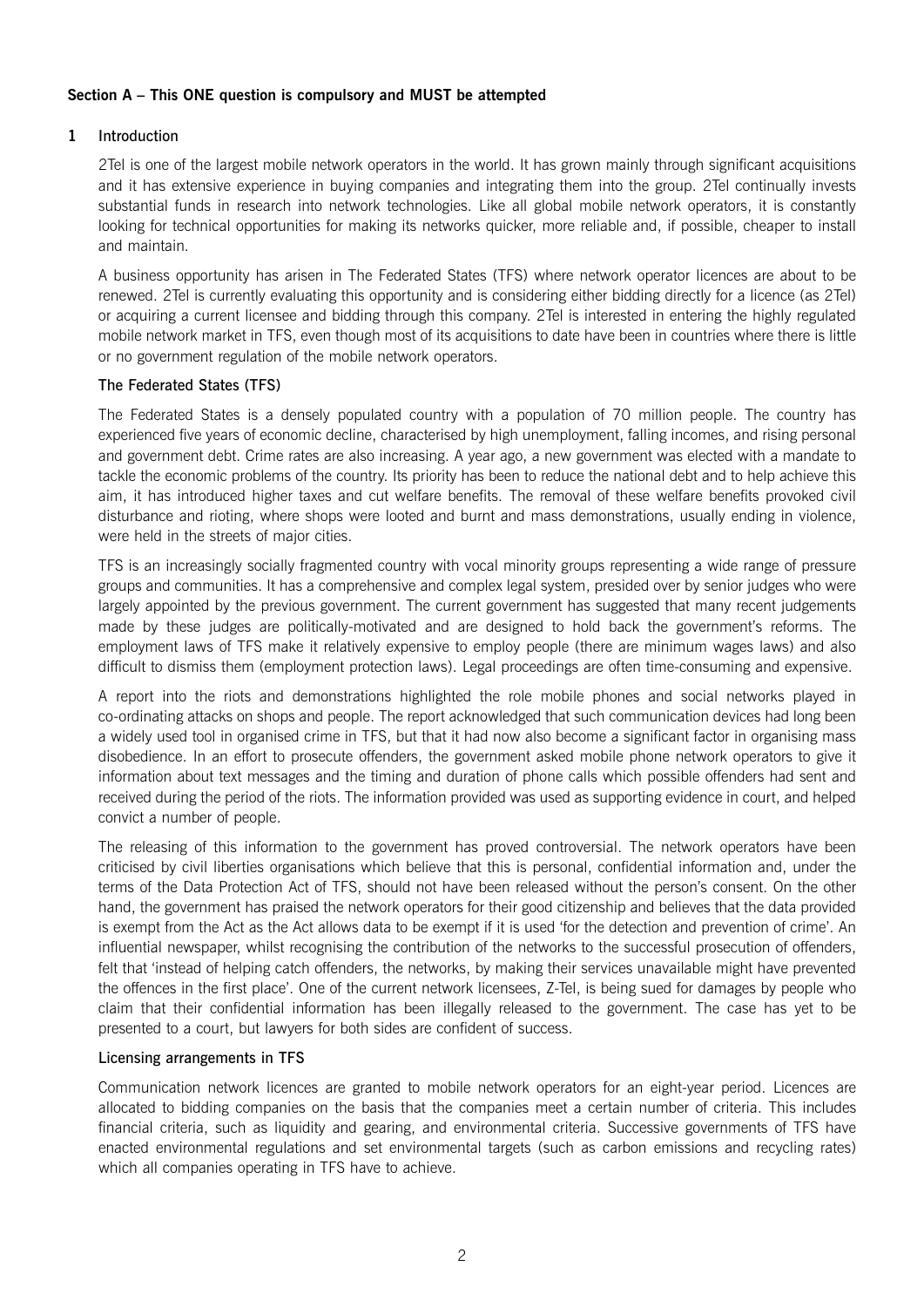Beyond these minimum criteria, the licences are allocated to the highest bidders, the companies which offer the most money for a licence. There are four current licensees and these were the four highest bidders in 2009, the last time that the licences were granted. During the licence period, no new network operators can enter the market. All four licensees are of a similar size, although their profitability varies (see Table one). The government is keen to ensure that no one network provider dominates the market.

#### Table one: Comparative data (2014) for the four licensees

| All figures in \$m | Z-Tel | T-Me | Tello | Co-nekt |
|--------------------|-------|------|-------|---------|
| Revenue            | 750   | 700. | 725   | 740.    |
| Gross profit       | 350   | 300  | 325   | 325     |
| Net profit         | 125   | 80   | 100   | 125     |

The licences are due for renewal in three years' time. At present, the rules for licence granting are exactly the same as for the previous licence allocation – four licences given to the four applicants who fulfil the minimum criteria and make the four highest bids. However, some government ministers are unhappy about this and are lobbying for a change which favours bids from current licensees. The government has already stated that any of the current licensees which fail to be reallocated a licence will be paid a \$100m exit fee to help the losing company adjust to the loss of its licence. This will be paid for by the company which is replacing them, and is in addition to the contract fee paid by the successful bidder to the government. Some government ministers feel this bias towards current licensees should go further. One government minister recently suggested that 'the help provided to us during the recent riots should be acknowledged in some way'. There has also been a suggestion that there should be more than four licensees. This would increase competition and would also raise more money for national debt repayments. However, except for introducing an exit fee, the government has not yet officially stated any changes to the rules on licence allocation.

The network operators are monitored by a regulator, Ofnet, appointed by the government. In general, Ofnet has been supportive of the four current mobile network operators and it has openly praised their attitude and service on a number of occasions. Ofnet's primary focus is on pricing, service availability and service transfer. All prices are agreed in a series of meetings between the regulator and the licensees. As a result, the prices set by the four operators are very similar and are slightly less than the operators would like them to be. The companies, therefore, have to compete on branding, service support and network quality. In many geographical locations, one of the networks often provides a better signal quality and network speed, and indeed poor signal coverage is the most often cited reason for customers changing service operators. It is already possible for subscribers to move to a different service provider, but Ofnet believes, that this should be made even easier, and so is bringing in regulations to enable this. Licensees who do not comply with these regulations will be fined. The licensees are unconvinced of the demand for moving provider. One commented 'most subscribers move due to poor network service, and they can already do this!'

# Mobile devices in TFS

Despite the economic decline of the last five years, mobile devices are seen as essential to most people within TFS. The demand for mobile devices and the networks which support them has increased dramatically in the last five years. Furthermore, mobile devices are particularly prized by the young, who see having the latest up-to-date technology as an important status symbol. Consequently, the manufacturers of mobile devices continually update the features and functionality of their devices. This has had an important effect on the mobile networks. Demand for services has increased not only due to an increase in calls, messages and web browsing but also due to the increasing demand which improved services place on network availability, bandwidth and speed. Thus the network operators have to continually upgrade the technologies and configurations which support their service networks. Most people in TFS rent their phones as part of a contract with the network provider. The minimum contract period is for one year, although many people tie themselves in for longer periods to take advantage of lower prices. Most people upgrade their phones when they renew their contract, to ensure that they have the device with the latest features. Old phones are returned by customers to their network provider, who, in turn, sends them back to the original manufacturer. The environmentally-friendly disposal of these mobile phones is a continual problem for the mobile phone manufacturers.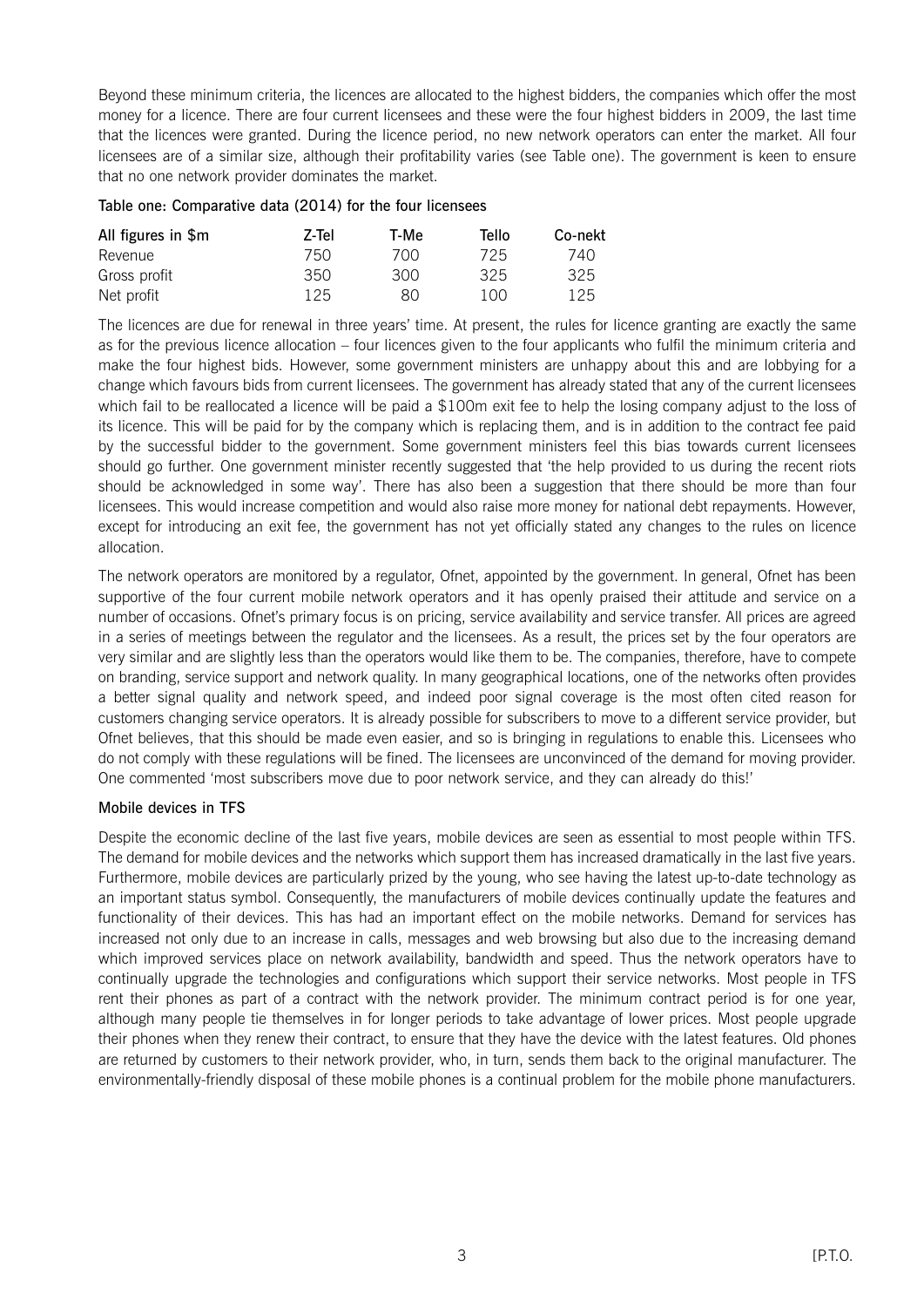#### Research into the tendering process

2Tel has commissioned research from Professor Tan of Midshire University, an acknowledged expert in probabilistic decision making, into the TFS bidding process. Here are some of his conclusions. He has determined probabilities using a bid price of \$550m and the probabilities are based on four licences being available.

- (1) If the bidding rules are not changed before the next licence allocation, then every bidder has a 0·4 probability of being granted a licence if their bid is for \$550m.
- (2) If the bidding rules are changed before the next licence allocation to favour current licence holders, then a current licence holder has a 0·6 probability of being granted a licence if they bid \$550m for the licence. A new bidder has only a 0.2 chance of being allocated a licence if they bid \$550m for the licence. These probabilities are based on research in other countries where bidding is biased towards the current licence holders.
- (3) It will cost current licence holders \$10m to prepare a bid for a licence. New bidders, because of their unfamiliarity with the bid process, will incur a cost of \$20m to prepare their bid.

2Tel is particularly interested in acquiring T-Me, the smallest of the current licensees. Their research suggests that they can implement efficiency gains which will generate \$100m net profit per annum for the final two years of the current contract. This compares with T-Me's current net profit levels of \$80m per year. Further efficiency gains and increased usage will lead to \$120m net profit per year for the eight years of the contract, should the offer for T-Me be successful. An initial approach to T-Me has suggested that an offer of \$400m for T-Me would be accepted.

The same net profitability for the contract (eight years at \$120m per annum) is also expected if 2Tel decides not to acquire T-Me and is successful in a direct bid for a licence.

Before entering any market (or industry), 2Tel commissions an independent briefing paper from a business analyst which considers both the external environment of that market or industry (the wider macro-environment which the market or industry works within) and the competitive environment of the market or industry itself (the market or industry the proposed company will work within). These briefing papers conclude with a brief summary of the opportunities and threats posed by the environment. These briefing papers are used by the board of 2Tel as part of its evaluation of whether a market is attractive to enter. In this case, whether it should attempt to enter the TFS mobile operator industry, and if it does attempt to enter, whether it should enter directly or through acquiring a current operator.

# **Required:**

- **(a) Write the briefing paper required by 2Tel. The briefing paper should:**
	- **(i) Analyse the macro-environmental factors affecting the TFS mobile operator industry;** (14 marks)
	- **(ii) Analyse competition within the TFS mobile operator industry;** (8 marks) (8 marks)
	- **(iii) Conclude with a summary of the opportunities and threats identified in the analysis.** (4 marks)

Professional marks are available in part (a) for the structure, coherence, style and clarity of the briefing paper. (4 marks)

**(b)** 2Tel also requires an evaluation of the relative advantages of bidding for a licence, either through acquiring T-Me, or through bidding directly. The evaluation should analyse four specific scenarios (acquire and not gain licence; acquire and gain licence; bid directly and gain licence; bid directly and not gain licence). The analysis of each scenario should include the financial implications of each scenario. The evaluation should conclude with your recommendation on the preferred entry strategy.

#### **Required:**

#### **Produce the evaluation of each scenario as required by 2Tel.**

Note: Construction of a decision tree is not required and ignore the time value of money in your evaluation. (20 marks)

#### **(50 marks)**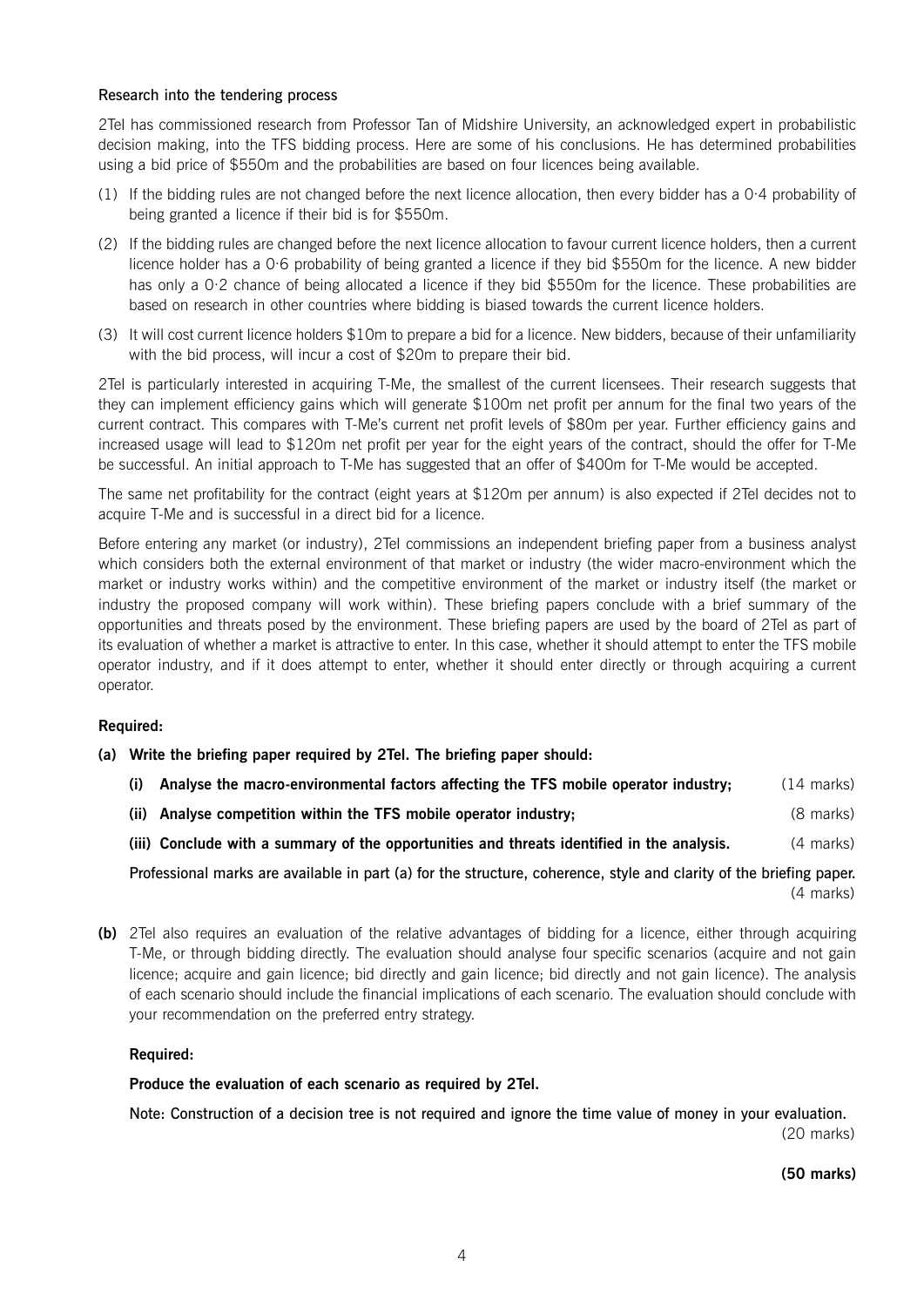**This is a blank page. Section B begins on page 6.**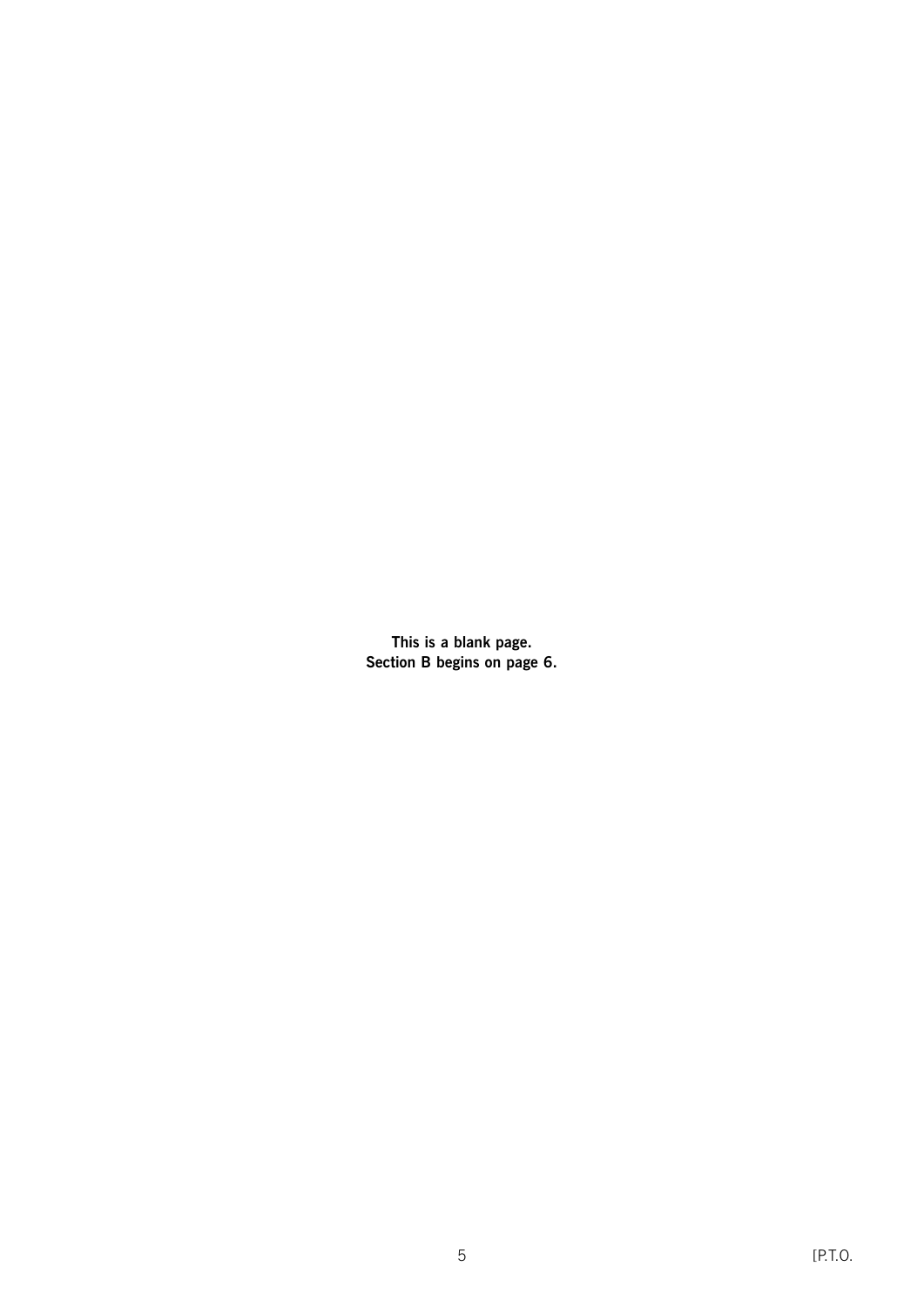# **Section B – TWO questions ONLY to be attempted**

**2** Yvern is large region in the country of Gaulle. It is ethnically and culturally distinct from the rest of the country and it has aspirations for independence. The desire for this independence is reflected by consumers in Yvern preferring to buy products which have been produced in the region.

Yvern Trinkets Regional (YTR) is a manufacturer of giftware products aimed at the Yvern market. Its products are bought primarily by residents of Yvern and visitors to the Yvern region. It is the third largest company of its type in the region, and the 50th largest producer of giftware in Gaulle. Its marketing message stresses the regional identity of the company and its employment of local skills and labour. It currently manufactures four products, designated here as products A, B, C and D. The company does not sub-contract or outsource any element of production and it has never done so. Data concerning products A, B, C and D are given in Table one.

| Monthly production (in units)               | 2.000 | 5.500 | 4.000 | 3.000 |
|---------------------------------------------|-------|-------|-------|-------|
| Direct materials cost (\$ per unit)         |       |       |       |       |
| Direct labour cost $(\$$ per unit)          |       |       |       | 6     |
| Variable production overheads (\$ per unit) |       |       |       |       |

#### Table one: Production and marginal cost data for the YTR product range

YTR recently appointed a new managing director, born outside the region. He has been tasked with improving the profitability of the company.

After a short period of consultation, the new managing director produced a proposal for the board. Here is an extract of his proposal.

'First of all, we need to be clear about our generic strategy. Strategists have suggested that we have four alternatives. I have reproduced them in this slide (shown here as Table two).

| Cost Leadership | Differentiation       |
|-----------------|-----------------------|
| Cost Focus      | Differentiation Focus |

#### Table two: Generic strategies

My vision for YTR is that we should pursue a cost leadership strategy. I have already established that our products can be produced by an established company in the distant country of Tinglia at the following prices (see Table three). These costs include the delivery of products to our warehouse here in Yvern.

| Buy-in price (\$ per unit) |  | $11.5$ $16.5$ $12.5$ $13.5$ |  |
|----------------------------|--|-----------------------------|--|

# Table three: Contract prices per unit from the external supplier in Tinglia

Our financial director of YTR has also estimated that we have company-wide fixed overheads of \$75,000 per month. He assures me that \$16,000 per month of these is directly attributable to the production of products A, B, C and D, evenly split across the four products, each having \$4,000 of fixed overheads. So, we could save overheads of \$16,000 per month by outsourcing all of our products to the Tinglia supplier.

I realise that this leaves us with \$59,000 per month fixed overheads, but I will be looking for savings there also. The information technology of YTR is outdated and inefficient. Productivity benefits will follow from harnessing the power of modern technology.

However, returning to my main concern: production costs. My view is that increased profitability can only be achieved if we take advantage of the cheaper production costs now available to us. All four products can be produced more cheaply by the supplier in Tinglia. So, this strategy of outsourcing is the one we should pursue to achieve our cost leadership strategy.'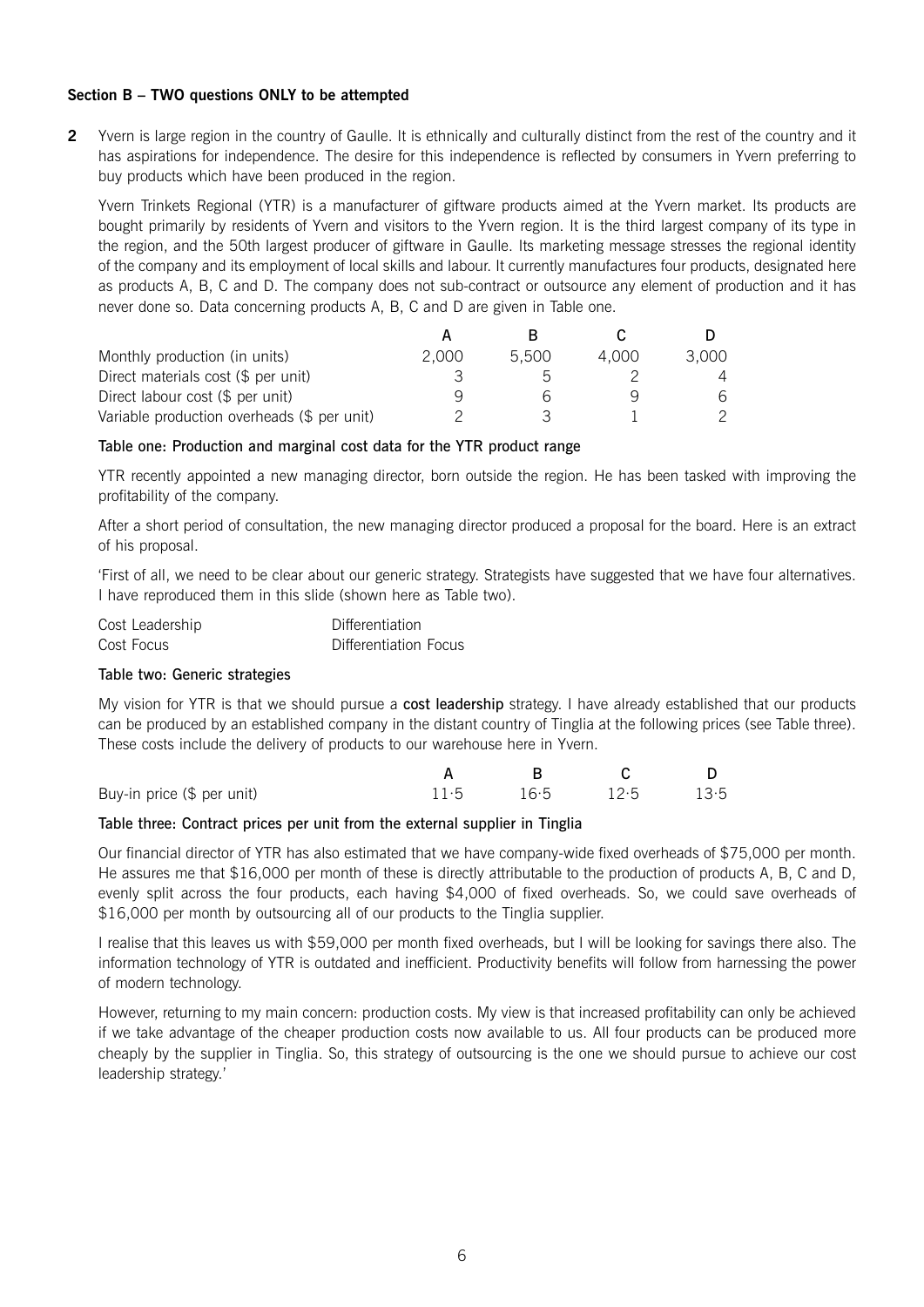# **Required:**

- **(a) Evaluate the claim that 'all four products can be produced more cheaply by the supplier in Tinglia' and discuss the issues raised by outsourcing the production of YTR's products to Tinglia.** (15 marks)
- **(b) Examine the relevance of each of the four generic strategies shown in Table two to the competitive environment in which YTR operates and evaluate the choice of a cost leadership strategy by YTR's managing director.** (10 marks) (10 marks)

**(25 marks)**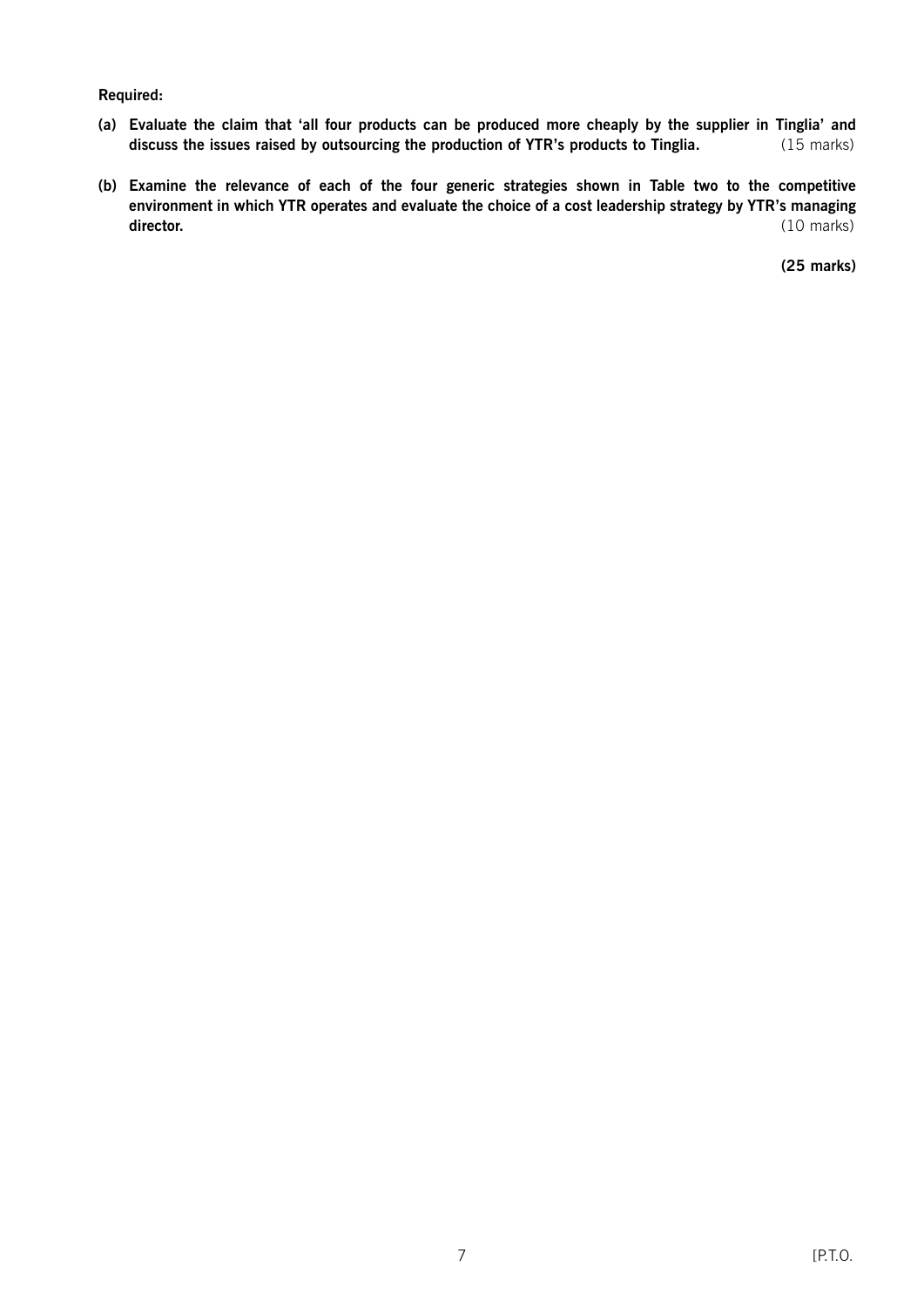**3** The town of Brighttown in Euraria has a mayor (elected every five years by the people in the town) who is responsible for, amongst other things, the transport policy of the town.

A year ago, the mayor (acting as project sponsor) instigated a 'traffic lite' project to reduce traffic congestion at traffic lights in the town. Rather than relying on fixed timings, he suggested that a system should be implemented which made the traffic lights sensitive to traffic flow. So, if a queue built up, then the lights would automatically change to green (go). The mayor suggested that this would have a number of benefits. Firstly, it would reduce harmful emissions at the areas near traffic lights and, secondly, it would improve the journey times for all vehicles, leading to drivers 'being less stressed'. He also cited evidence from cities overseas where predictable journey times had been attractive to flexible companies who could set themselves up anywhere in the country. He felt that the new system would attract such companies to the town.

The Eurarian government has a transport regulation agency called OfRoad. Part of OfRoad's responsibilities is to monitor transport investments and it was originally critical of the Brighttown 'traffic lite' project because the project's benefits were intangible and lacked credibility. The business case did not include a quantitative cost/benefit analysis. OfRoad has itself published a benefits management process which classifies benefits in the following way.

*Financial:* A financial benefit can be confidently allocated in advance of the project. Thus if the investment will save \$90,000 per year in staff costs then this is a financial benefit.

*Quantifiable:* A quantifiable benefit is a benefit where there is sufficient credible evidence to suggest, in advance, how much benefit will result from the project. This benefit may be financial or non-financial. For example, energy savings from a new building might be credibly predicted in advance. However, the exact amount of savings cannot be accurately forecast.

*Measurable benefit:* A measurable benefit is a benefit which can only be confidently assessed post-implementation, and so cannot be reliably predicted in advance. Increase in sales from a particular initiative is an example of a measurable benefit. Measurable benefits may either be financial or non-financial.

*Observable benefit:* An observable benefit is a benefit which a specific individual or group will decide, using agreed criteria, has been realised or not. Such benefits are usually non-financial. Improved staff morale might be an example of an observable benefit.

One month ago, the mayoral elections saw the election of a new mayor with a completely distinct transport policy with different objectives. She wishes to address traffic congestion by attracting commuters away from their cars and onto public transport. Part of her policy is a traffic light system which gives priority to buses. The town council owns the buses which operate in the town and they have invested heavily in buses which are comfortable and have significantly lower emissions than the conventional cars used by most people in the town. The new mayor wishes to improve the frequency, punctuality and convenience of these buses, so that they tempt people away from using their cars. This will require more buses and more bus crews, a requirement which the mayor presents as 'being good for the unemployment rate in this town'. It will also help the bus service meet the punctuality service level which it published three years ago, but has never yet met. 'A reduction in cars and an increase in buses will help us meet our target', the mayor claims.

The mayor has also suggested a number of initiatives to discourage people from taking their cars into the town. She intends to sell two car parks for housing land (raising \$325,000) and this will reduce car park capacity from 1,000 to 800 car spaces per day. She also intends to raise the daily parking fee from \$3 to \$4. Car park occupancy currently stands at 95% (it is difficult to achieve 100% for technical reasons) and the same occupancy rate is expected when the car park capacity is reduced.

The new mayor believes that her policy signals the fact that Brighttown is serious about its green credentials. 'This', she says, 'will attract green consumers to come and live in our town and green companies to set up here. These companies and consumers will bring great benefit to our community.' To emphasise this, she has set up a Go Green team to encourage green initiatives in the town.

The 'traffic lite' project to tackle congestion proposed by the former mayor is still in the development stage. The new mayor believes that this project can be modified to deliver her vision and still be ready on the date promised by her predecessor.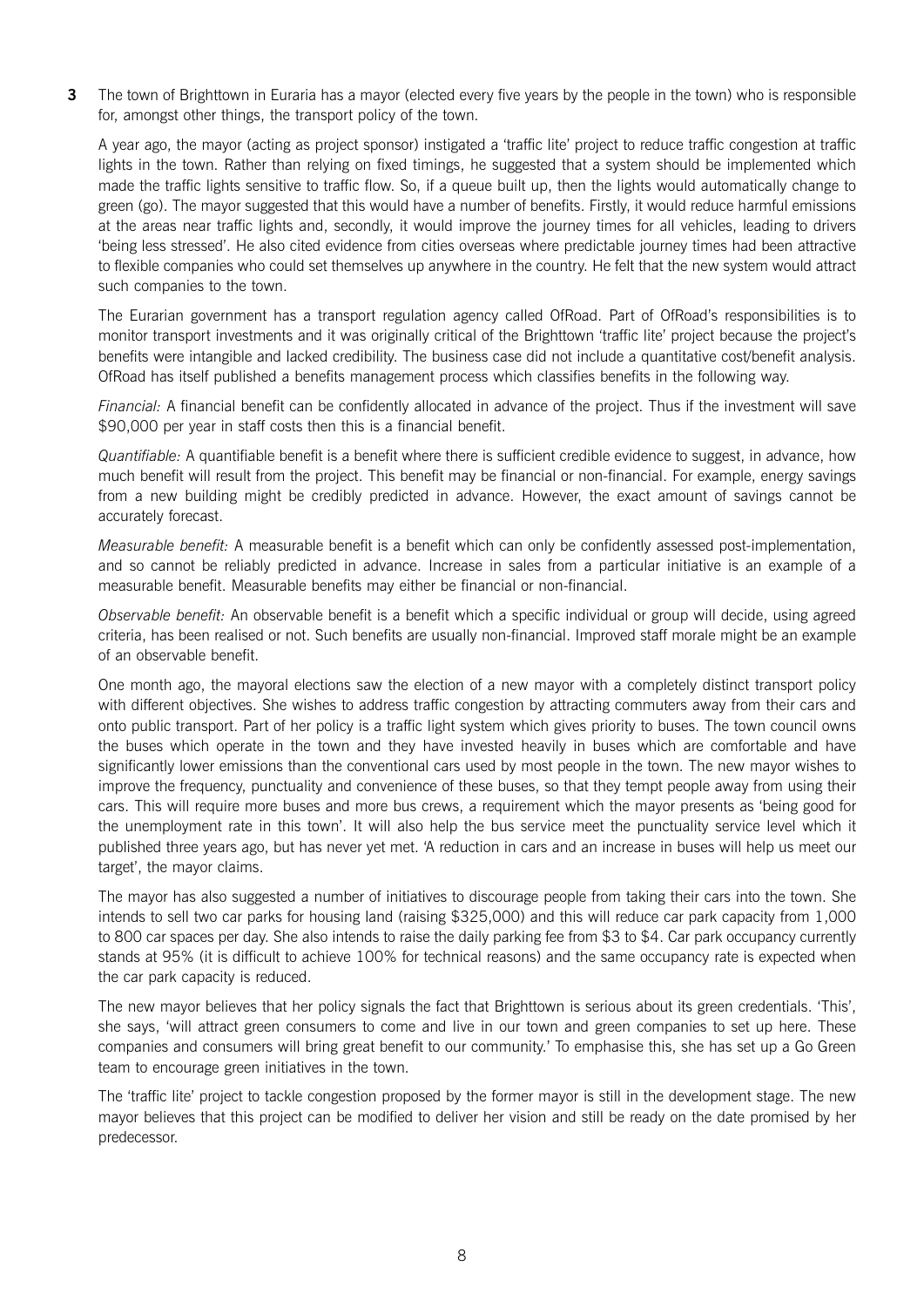#### **Required:**

**(a)** A 'terms of reference' (project initiation document, project charter) was developed for the 'traffic lite' project to reduce traffic congestion.

**Discuss what changes will have to be made to this 'terms of reference' (project initiation document, project charter) to reflect the new mayor's vision of the project. Charter Constant (5 marks)** (5 marks)

**(b)** The new mayor wishes to re-define the business case for the project, using the benefits categorisation suggested by OfRoad.

**Identify costs and benefits for the revised project, classifying each benefit using the guidance provided by OfRoad.** (14 marks)

**(c)** Stakeholder management is the prime responsibility of the project manager.

**Discuss the appropriate management of each of the following three stakeholders identified in the revised (modified) project.** 

- **(i) The new mayor;**
- **(ii) OfRoad;**
- **(iii) A private motorist in Brighttown who uses his vehicle to commute to his job in the town.** (6 marks)

**(25 marks)**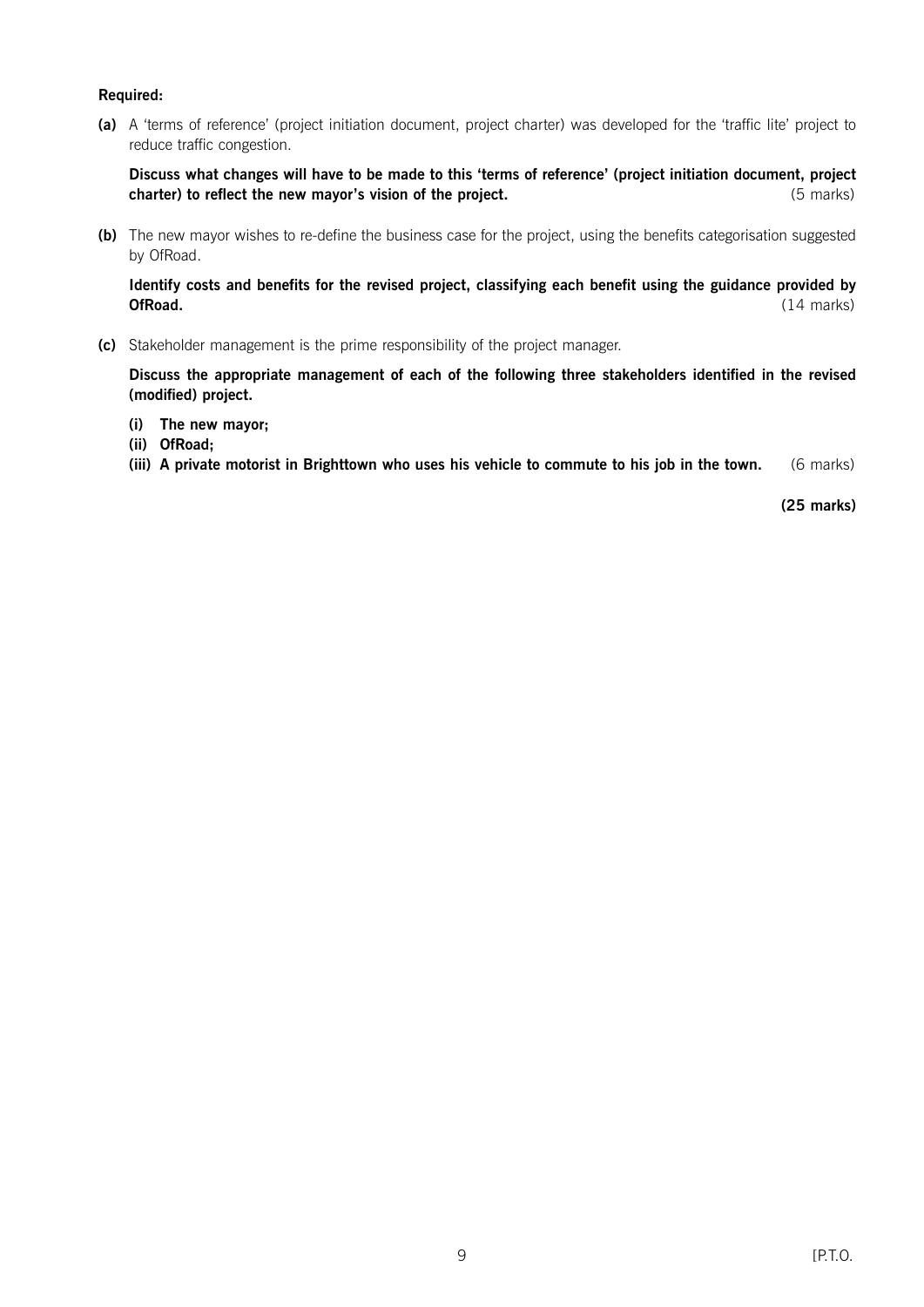**4** TMZ is a music company based in the developed country of Artazia. It was founded in 1963 when it started to sign emerging rock and roll artists to its record label. TMZ offers a contract in which the artists receive royalties based on the sales of their music. As part of this contract, TMZ record the music, distribute it and promote it. Most of the contracts are for a defined number of songs or records. For example, in 1980, TMZ contracted the heavy metal band, Vortex31, to produce ten albums, to be delivered over seven years. Extracted financial data for the period 1965–2000 is given in Table one. During these years TMZ successfully signed bands offering different and emerging types of music (pop, punk, garage, grunge, patio) and also successfully altered the physical media of distribution, from vinyl records to tape cassette and subsequently to compact disc (CD).

| All figures in \$million | 1965 | 1970 | 1980 | 1990 | 2000 |
|--------------------------|------|------|------|------|------|
| Revenue                  |      |      | 120  | 150  | 170. |
| Gross profit             |      | 30   | 45.  | 50   | 50   |
| Net profit               |      |      | 30   | 30   | 25   |

# Table one: Revenue and profit information: TMZ (1965–2000)

The company remained profitable in this period, despite musicians taking longer to produce albums and senior management adopting a relaxed and indulgent approach to their creative artists.

In 1999, the first file sharing company was formed in Artazia, allowing people to easily share their music files with each other. During the next decade, numerous file sharing and digital downloading companies were launched. As early as 2003, the possible implications of this growth in file sharing and digital downloading were highlighted by a number of employees in TMZ. However, senior management at TMZ were dismissive of this threat, suggesting that the contracts with their artists were 'watertight'. Table two shows revenue and profit information for 2003–2007.

| All figures in \$million | 2003 | 2004 | 2005 | 2006 | 2007 |
|--------------------------|------|------|------|------|------|
| Revenue                  | 165  | 150  | 130  | LOO  | 80   |
| Gross profit             | 45   | 30   |      |      | (10) |
| Net profit               |      | h    | (15) | '20) | (30) |

# Table two: revenue and profit information: TMZ (2003–2007)

Senior management at TMZ believed that this decline in performance was due to them providing the 'wrong music, promoted to the wrong people at the wrong price'. During this period the company signed new artists, increased advertising and cut prices. However, this did not halt its decline.

Losses were also made in 2008 and 2009 and the company was only kept afloat by fresh injections of shareholder capital. During these years, the company took legal action against what they considered illegal downloading and file sharing. It won a number of small cases but its actions angered many music fans, who felt that music labels had been greedy in the past. It also upset some of its artists who now benefited from the opportunity the internet gave them to sell music directly to their fans.

In 2009, a new CEO was appointed from outside the music industry. In 2010 he announced a new strategy. TMZ was no longer interested in contracting new artists to the label. Instead it would focus on deriving profit from its established artists and music catalogue. He came to licensing agreements with some large digital downloading operators and stores, allowing them to access or sell the music of established artists. However, he continued litigation against others. He also began to generate revenue from licensing the music for use in computer games, television advertisements and personalised ringtones.

In 2011 the company reported a gross profit for the first time since 2005. In 2013 and 2014 it recorded a small net profit. The CEO stated that TMZ was now a 'slimmer, fitter company. We are a learning organisation, developing the resilience needed to trade successfully in the ever-changing digital music age'. However, he warned that TMZ, like others in the industry, would continue to pursue actions against the illegal downloading of music. 'There is a generation where many people consider music and all creative content should be free. However, we see signs that this assumption is becoming less widely held. The next generation is questioning it. Like many others, we continue to seek ways of distributing music which is fair to both the consumer and the artist. We are constantly monitoring trends and patterns in consumer behaviour. We will not get caught out like we were ten years ago. We won't be fooled again!'